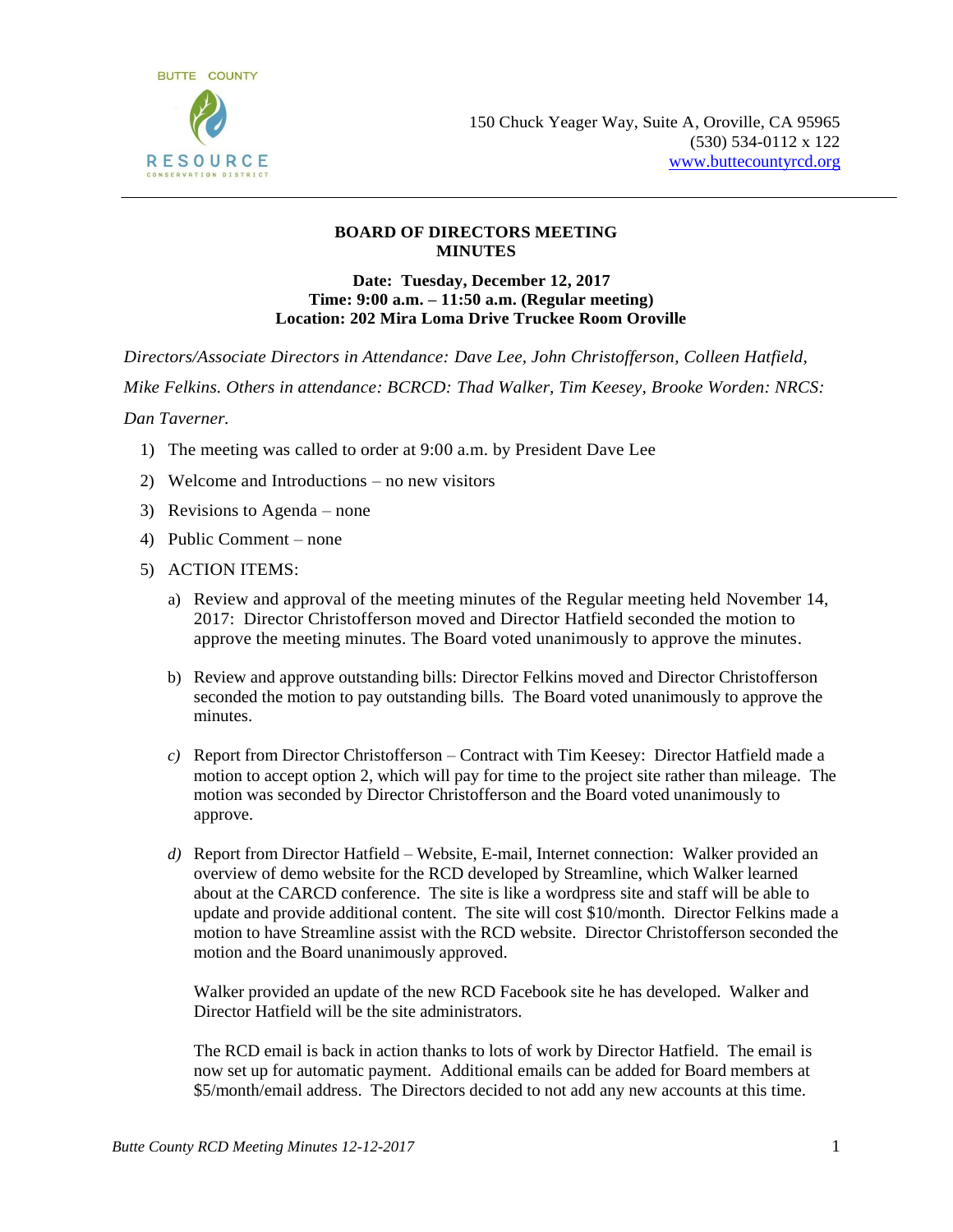Walker provided an update regarding reestablishment of internet service at the RCD office. Digital Path has determined that because the RCD office is in a business district it will actually cost \$100/month rather than the \$65/month previously discussed. There will also be a \$60 hook up fee because the service has expired. Director Christofferson brought up the point that there are County offices in that area and perhaps the RCD should talk to them about how they get internet services. Director Hatfield made a motion to have Director Christofferson check with the County regarding their internet services. If the County is not able to provide information regarding a more affordable option, then the RCD will go with Digital Path. Director Christofferson seconded the motion and the Board voted unanimously to approve.

Square is now set up to accept payments. Walker can now get paid by the Forest Service for trails workshop put on this fall.

The RCD will use the free DropBox to share documents and back up documents on the new RCD computer in the office.

Colleen gave a shout out to Walker for the great work he has done on RCD various digital needs.

Keesey brought up that the RCD needs a new timesheet so that we can document hours spent on specific projects. The time that Walker has spent on the website, email, facebook, and other digital projects can be charged to the DOC grant, but we need documentation for the quarterly invoices.

*Future Action Needed: Keesey will develop a new timesheet.*

e) Procurement Policy: The Board wants to change the procurement policy so that the Chairman approves purchases under \$200 via email. Purchases above \$200 will be approved by the Board.

*Future ACTION Needed: Keesey and Director Christofferson will make changes to the Procurement Policy and bring it back to the Board for approval at the next meeting.*

- f) Bookkeeper Issues– Director Lee: Karen Vaccaro is still interested in being the Bookkeeper for \$50/hr. It may take some time to get the books up to date. Director Christofferson made a motion to hire Vaccaro at \$50/hr. to bring QuickBooks up to date. The motion was seconded by Director Felkins and the Board unanimously approved.
- *g)* Offer by Supervisor Teeter to have his secretary take meeting minutes Director Lee: The Board decided to decline the offer as staff is doing a fine job with the minutes.
- h) Board approval of Resolution with Water Resource Control Board Tim Keesey: The Board discussed the North Butte County Road Inventory and Improvement Project work to date and what will be expected of the RCD to complete the grant. Director Christofferson made a motion to approve the Resolution to accept the grant funds. Director Hatfield seconded the motion. Lee, Christofferson, and Hatfield voted in favor of the motion and Director Felkins was opposed.
- i) Board approval of Resolution with Asset Management Group Tim Keesey: Director Felkins made a motion to approve the resolution to make Director Lee and Director Hatfield the signatories on the Cetera Account for the Cottonwood Easement endowment funds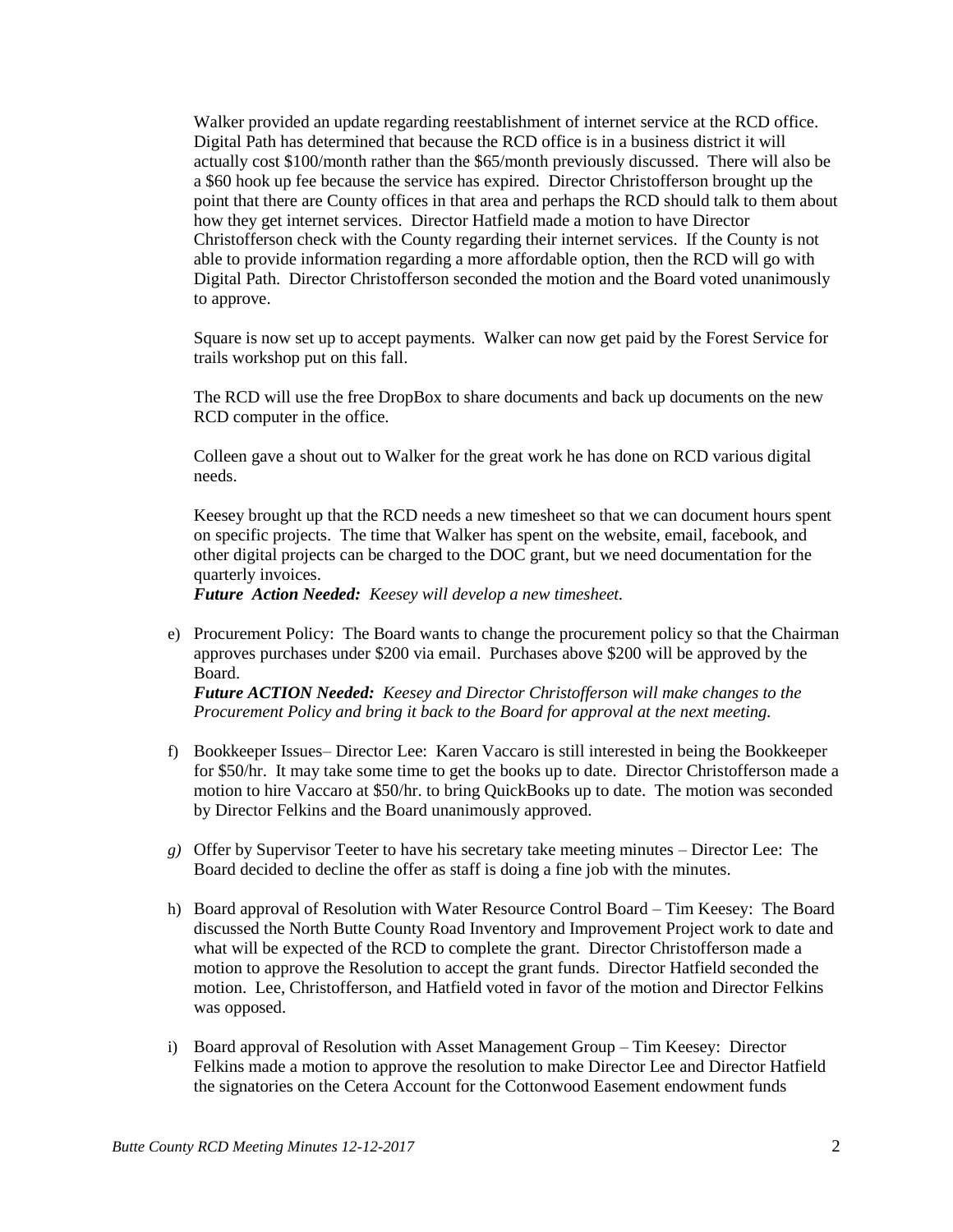managed by the Asset Management Group (AMG). Director Hatfield seconded the motion and the vote was unanimous to approve.

- j) Invoice Policy/format, accounting and Square Account: Walker will develop invoices on QuickBooks and submit on behalf of the RCD. The Square account has been set up.
- k) Next meeting date: January 18, 2018 at 202 Mira Loma Dr., Oroville 9:00 am: The next RCD Board meeting will be on January 18, 2018. Director Hatfield will develop the agenda s Director Lee will be out of town.

## 6) RCD PROJECTS AND PROGRAMS

- *a)* NRCS Agreement NRCS will be adding an additional \$50,000 to the RCD's Conservation Planning Agreement. There will be additional deliverables that Worden will be responsible for. Worden will be doing additional work for other NRCS offices. There was a discussion regarding other activities that the RCD could assist the NRCS with. Taverner indicated that they could use help with wetland delineations, nutrient management plans, forestry, and the NAQI program.
- *b)* Projects Thad Walker: The RCD invoiced CDFA SWEEP \$2,000 in November. Walker will be invoicing another \$8,000 in December and there are four more projects that need to be inspected, which will be an additional \$8,000. Walker will be meeting with Taverner to add additional deliverables to the Conservation Agreement. There are 1-2 more days of field work associated with the Table 2 project and then Walker will be working on the report along with GIS assistance from Keesey. Walker will be putting the County Trails Plan survey on the RCD website. The RCD should be receiving an agreement letter from the Forest Service for the RCD's Dome Trail project. The trail is in a remote location so it will be challenging to find a contractor. Walker is working with the County to develop an agreement for the RCD to implement the County's State OHV grant, which was fully funded at \$984,698. The RCD will be hiring Chico Environmental to develop the NEPA/CEQA document for the project. Two other environmental consulting companies bid on the project, but Chico Environmental was the lowest bid and had specific experience with OHV projects, trails, and Granite Basin.
- *c)* Projects Keesey: Keesey discussed the development of the Schroeder Forest Management Plan (FMP) with CAL FIRE California Forest Improvement Plan (CFIP) funds. The RCD has \$5,200 to complete the project. The RCD will need to pay Phil Nemir, the Registered Professional Forester (RPF) of record for the project \$1,500 to review the plan. Keesey will also need to get an Archaeological Records Check from the Northeast Information Center for \$300. Keesey discussed the need to change the workplan and budget for the RCD's Department of Conservation (DOC) Financial Assistance Program (FAP) grant.

*Future Action Needed: Keesey will bring the DOC FAP workplan and budget changes back to the next meeting for review and approval.*

- d) Other Projects: Director Christofferson discussed the policy being developed by the County Planning Commission regarding mitigation of oak woodland removal for discretionary projects. The State is currently developing similar legislation, but the County can develop policy specific to Butte County. There may be a role for the RCD, including management of an oak mitigation bank.
- 7) PARTNER REPORT: No Partner Reports